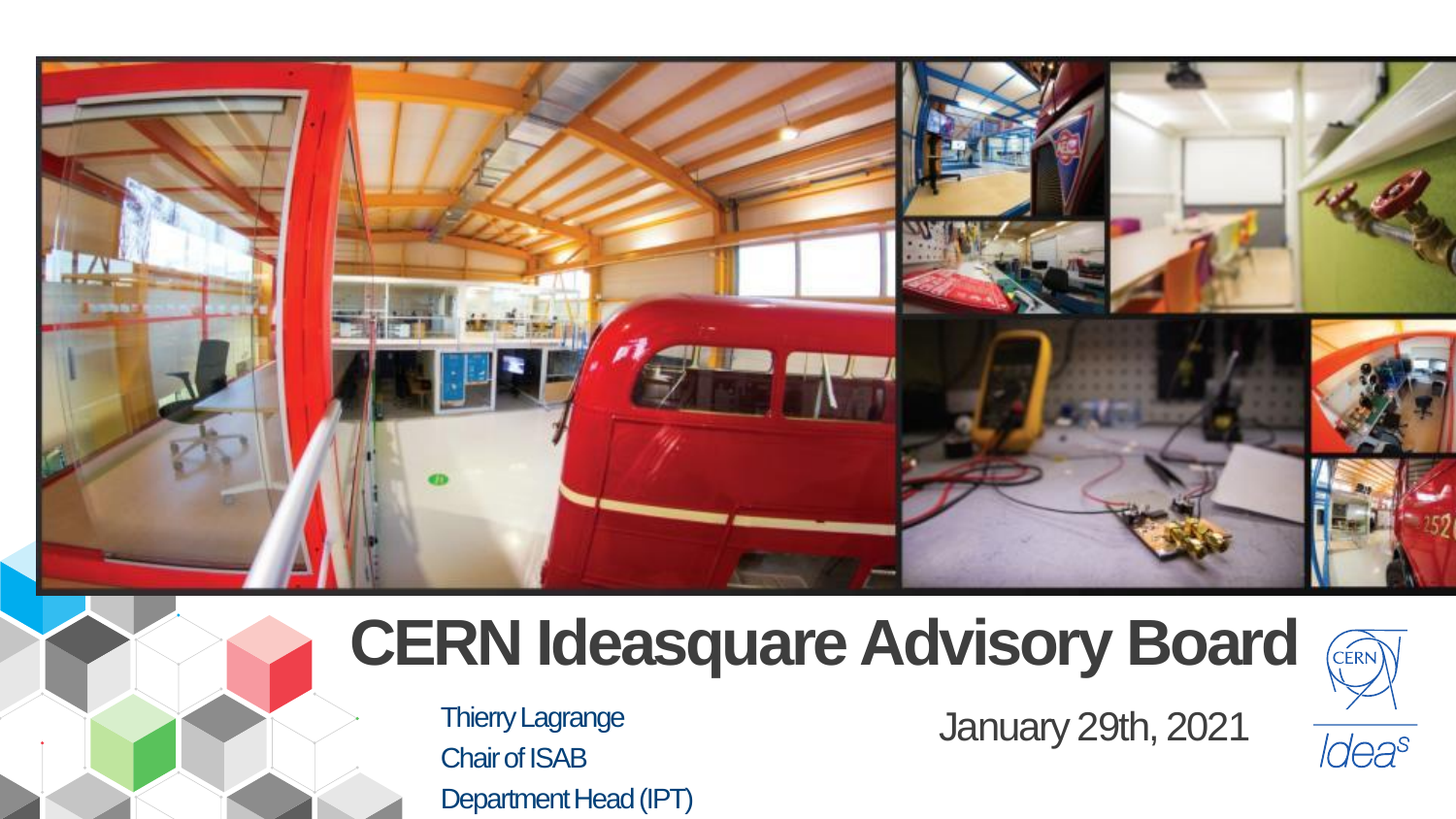## **Welcome to IdeaSquare Advisory Board Meeting**

This is the 4th ISAB-G meeting. All previous meeting notes can be found here (see: [https://indico.cern.ch/category/11552/\)](https://indico.cern.ch/category/11552/). The mandate is also attached to this meeting.

Current members of ISAB-G (no change since last year):

Julian Birkinshaw Matteo Cavalli-Sforza Joachim Mnich Sijbrand De Jong Kalevi Ekman Ezri Tarazi Thierry Lagrange (Chair)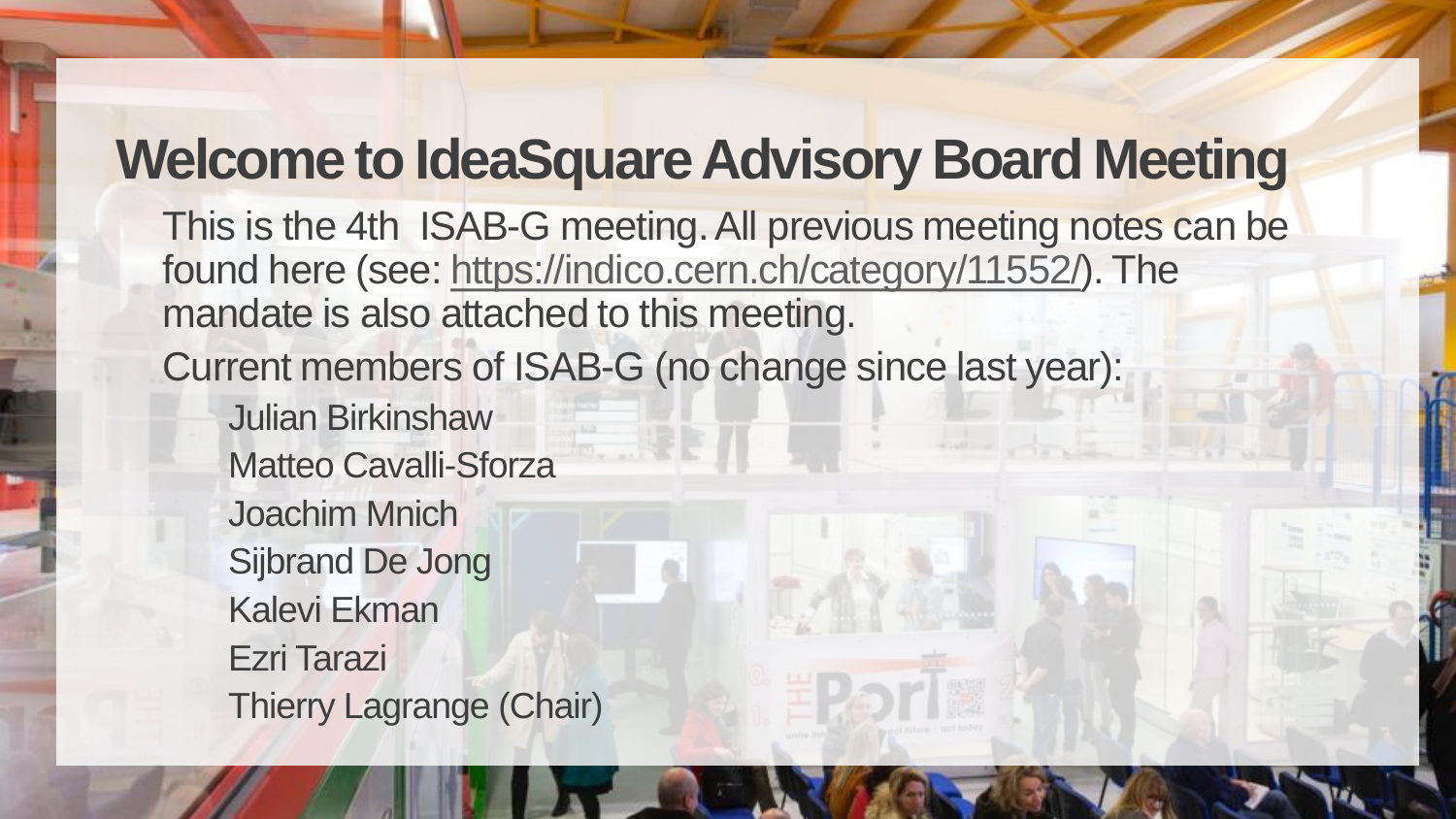# **Purpose of this Annual Meeting**

- **Obtain updates since last Meeting**
- Comment & review plans for the coming year (Strategy Plan 2021-2025)
- Comment, recommend changes or improvements to the presented plans or activities, if deemed necessary
- Follow implementation of recommendations made
- All observations, suggestions, remarks are most welcome!

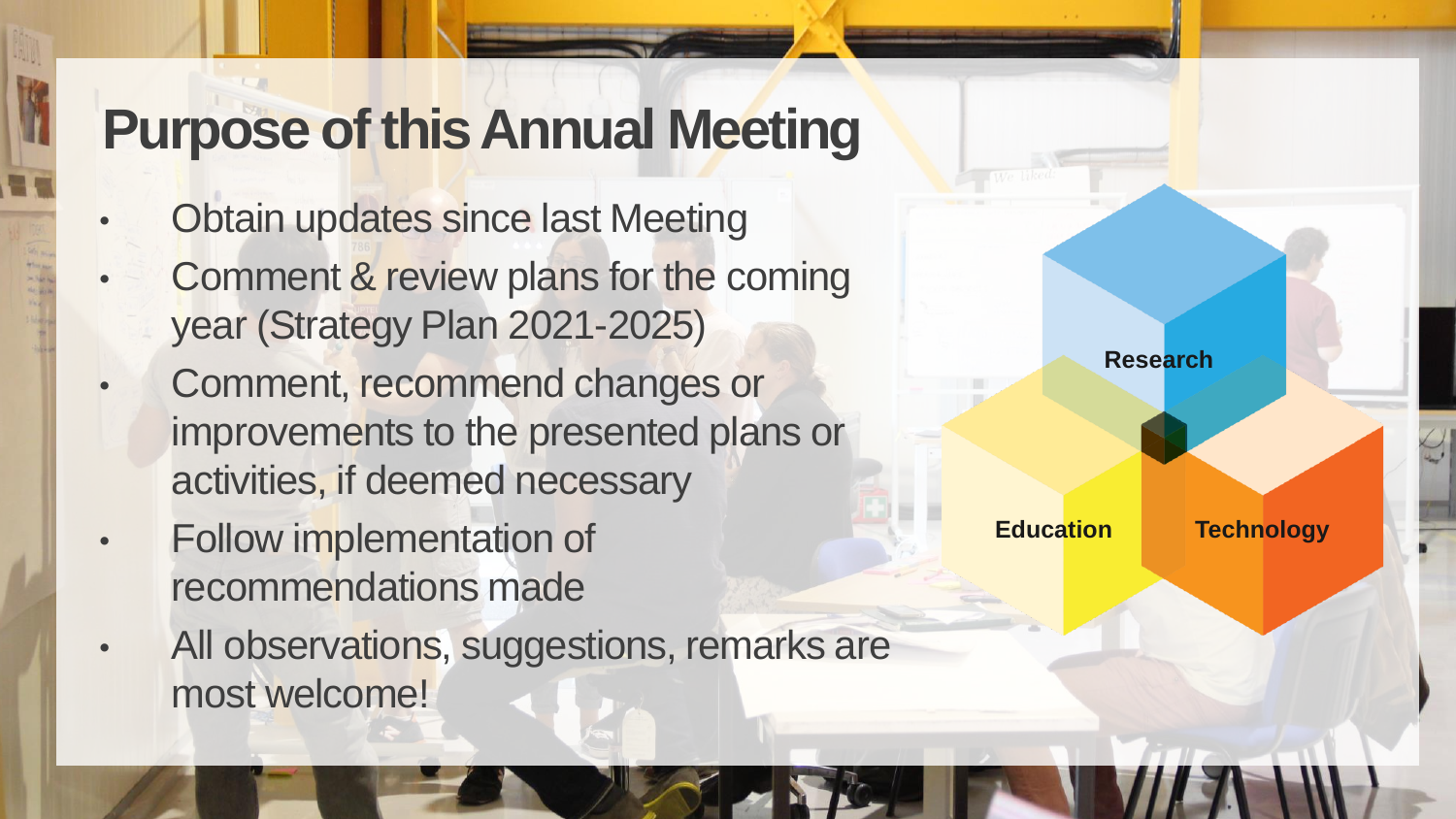## **KEY ACHIEVEMENTS IN 2020 AT ID2 (GIVEN THE COVID PANDEMIC…)**

- 278 MSc-level students from 25 universities were able to experience virtually the CBI offerings
	- Only 3 out of 17 planned courses were cancelled; rest all online • Crowd4SDG started
- ATTRACT Phase-1 successfully completed
- ATTRACT Phase-2 awarded; ID2 to play a visible rôle in it